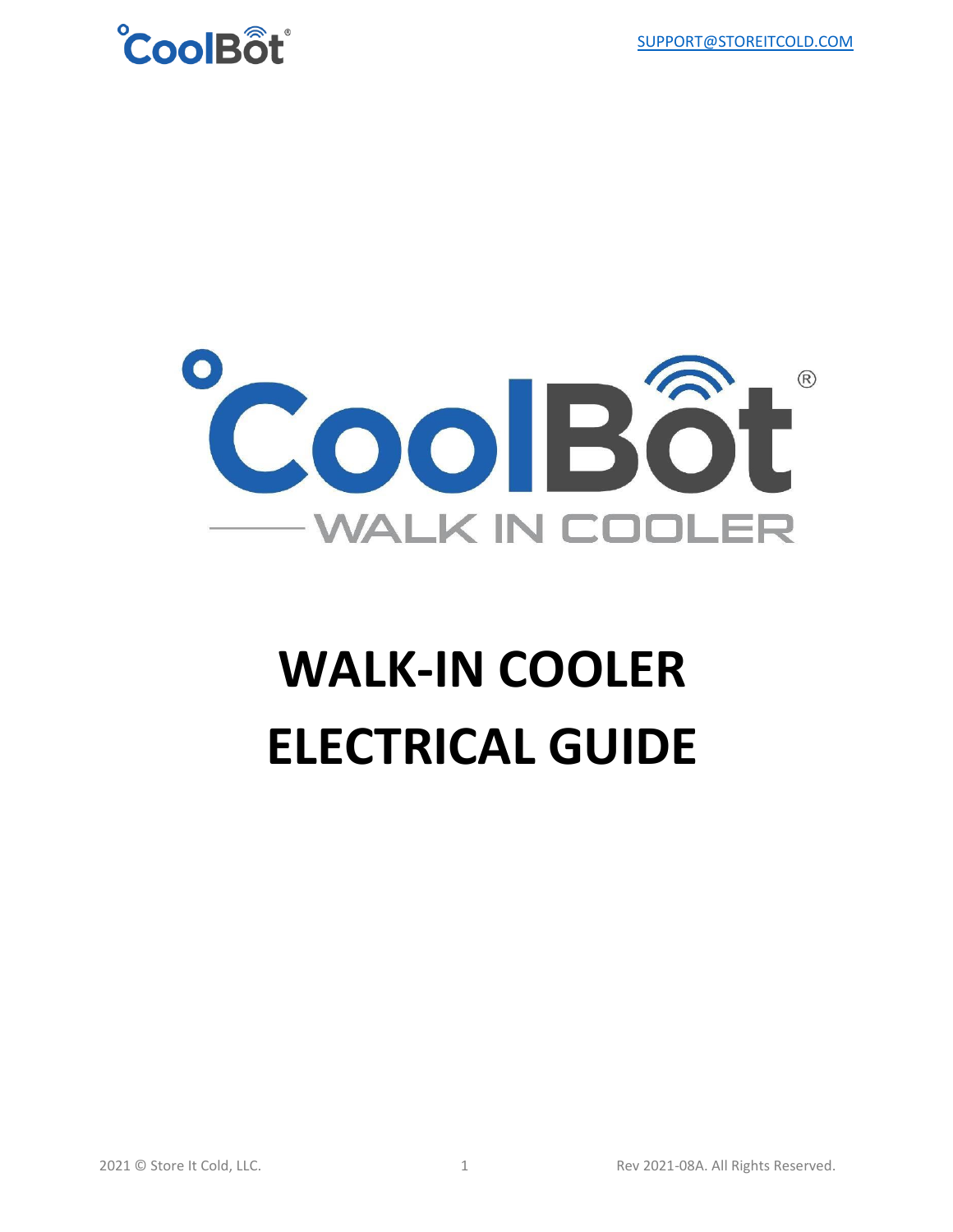

# **ELECTRICAL INSTALLATION**



## **IMPORTANT!!**

**Electrical installations SHOULD be performed by a qualified electrician** to ensure correct power supply, wiring, and compliance with National and Local Electrical Codes.

## **IMPORTANT!!**

The enclosure does not have any predrilled holes or electrical outlets from the factory. **Drilling holes on the panels to run conduit**, to bring power inside the cooler**, is OK and will not void the warranty of the panels as long as the installation is done by a qualified electrician**.

All outlet boxes and junction boxes should be surface mounted.

**On outdoor coolers**, electrical installations should be done ONLY AFTER the outdoor membrane has been installed. **Make absolutely no roof penetrations for electricity or other services. All penetrations on outdoor coolers must go through the side walls on outdoor coolers.**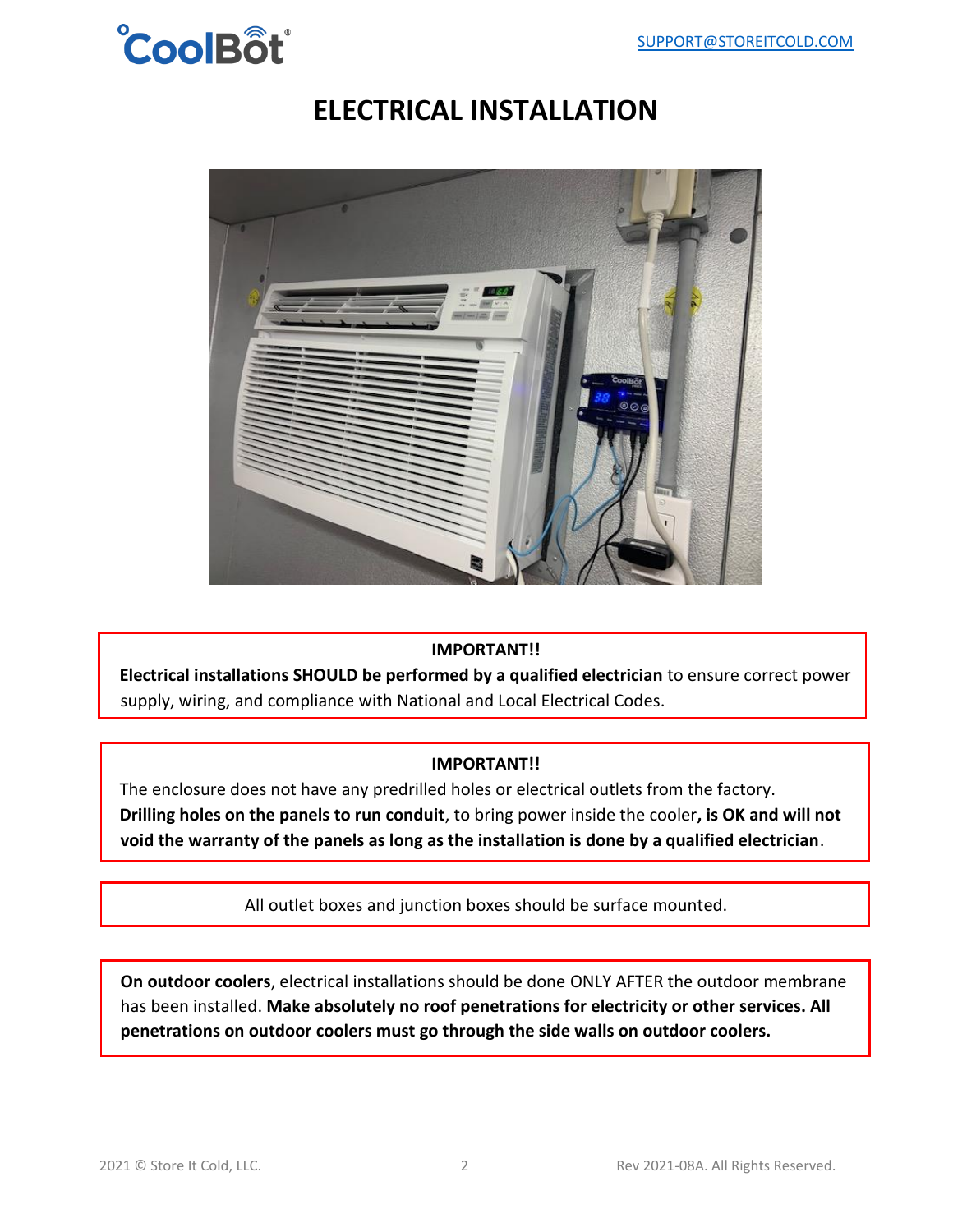

## **ATTENTION ELECTRICIAN!!**

To prevent condensation from forming inside the walk-in, and inside the electrical boxes or the conduit, **all incoming electrical conduit runs must be sealed externally (\*1)** where it enters cold space, **and internally at the junction box (\*2)**



# **REQUIRED ELECTRICAL AND CONNECTIONS**

## **COOLERS WITH ONE 15K BTUs AIR CONDITIONER OR SMALLER (10K, 12K)**

## **A dedicated 120V 15-amp circuit required**

- The electrician will have to install:
	- o One 120V surface mount outlet box to plug in the CoolBot Controller and the A/C inside the cooler - on the right side of the A/C.
	- o One 120V supply via conduit to the door panel light fixture/junction box, to provide power to the light and the factory pre-wired light switch (*see page 62*).
- A/C plug configuration (10K, 12K & 15K BTU):

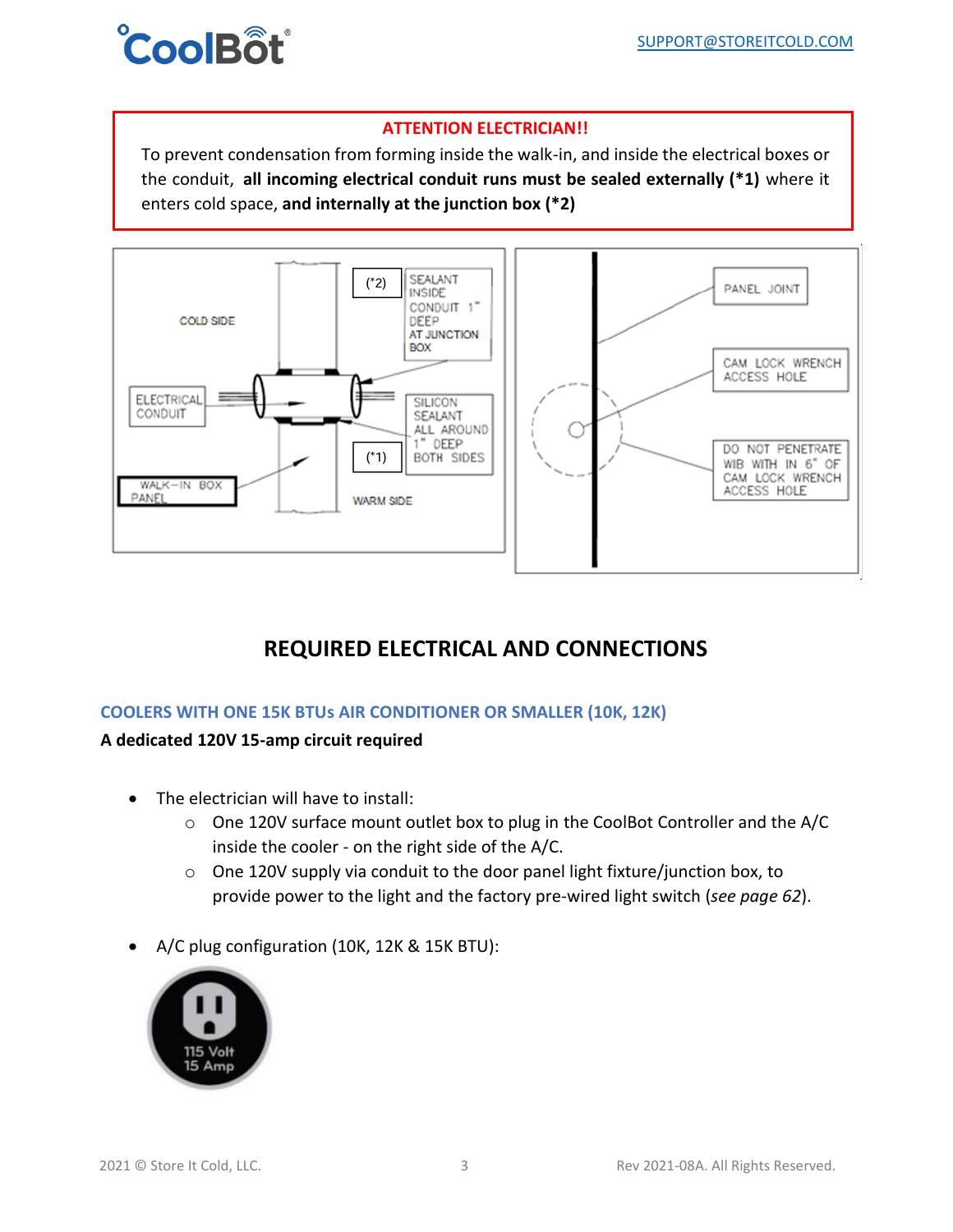

## **COOLERS WITH ONE 18K BTUs AIR CONDITIONER**

**A dedicated 208/240V 15-amp circuit required A dedicated 120V 15-amp circuit required**

- The electrician will have to install:
	- $\circ$  One 208/240V surface mount outlet box to plug in the A/C inside the cooler on the right side of the A/C.
	- o One 120V surface mount outlet box to plug in the CoolBot Controller inside the cooler - on the right side of the A/C.
	- o One 120V supply via conduit to the door panel light fixture/junction box, to provide power to the light and the factory pre-wired light switch (*see page 62*).
- A/C plug configuration (18K BTU):



## **COOLERS WITH ONE 24K BTUs AIR CONDITIONER**

## **A dedicated 208/240V 20-amp circuit required**

## **A dedicated 120V 15-amp circuit required**

- The electrician will have to install:
	- $\circ$  One 208/240V surface mount outlet box to plug in the A/C inside the cooler on the right side of the A/C.
	- o One 120V surface mount outlet box to plug in the CoolBot Controller inside the cooler - on the right side of the A/C.
	- o One 120V supply via conduit to the door panel light fixture/junction box, to provide power to the light and the factory pre-wired light switch (*see page 62*).
- A/C plug configuration (24K BTU):

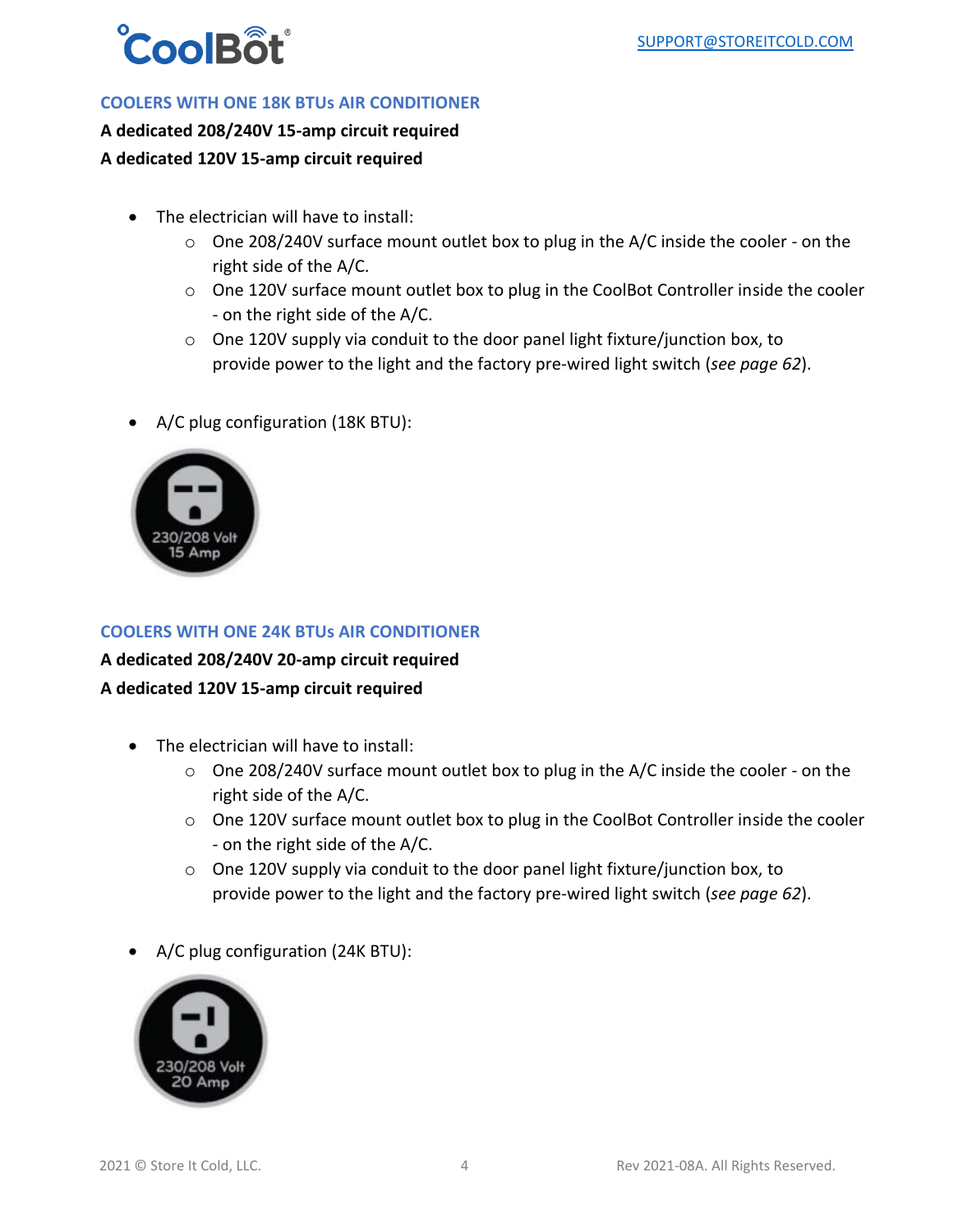

## **COOLERS WITH TWO 15K BTUs AIR CONDITIONERS**

#### **Two dedicated 120V 15-amp circuits required**

- The electrician will have to install:
	- o Two 120V surface mount outlet boxes to plug in the CoolBot Controllers and the A/Cs. One outlet box per CoolBot and A/C inside the cooler - on the right side of each A/C.
	- o One 120V supply via conduit to the door panel light fixture/junction box, to provide power to the light and the factory pre-wired light switch (*see page 62*). The door panel connection can be hooked up to either one of the two dedicated circuits shared with one A/C and one CoolBot.
- A/Cs plug configuration (15K BTUs):



## **COOLERS WITH TWO 18K BTUs AIR CONDITIONERS**

## **Two dedicated 208/240V 15-amp circuits required A dedicated 120V 15-amp circuit required**

- The electrician will have to install:
	- $\circ$  Two 208/240V surface mount outlet boxes to plug in the A/Cs, inside the cooler one outlet box per A/C and installed on the right side of each A/C.
	- o Two 120V surface mount outlet boxes to plug in the CoolBot Controllers, inside the cooler – one outlet box per CoolBot and installed on the right side of each A/C.
	- o One 120V supply via conduit to the door panel light fixture/junction box, to provide power to the light and the factory pre-wired light switch (*see page 62*).
- A/Cs plug configuration (18K BTUs):

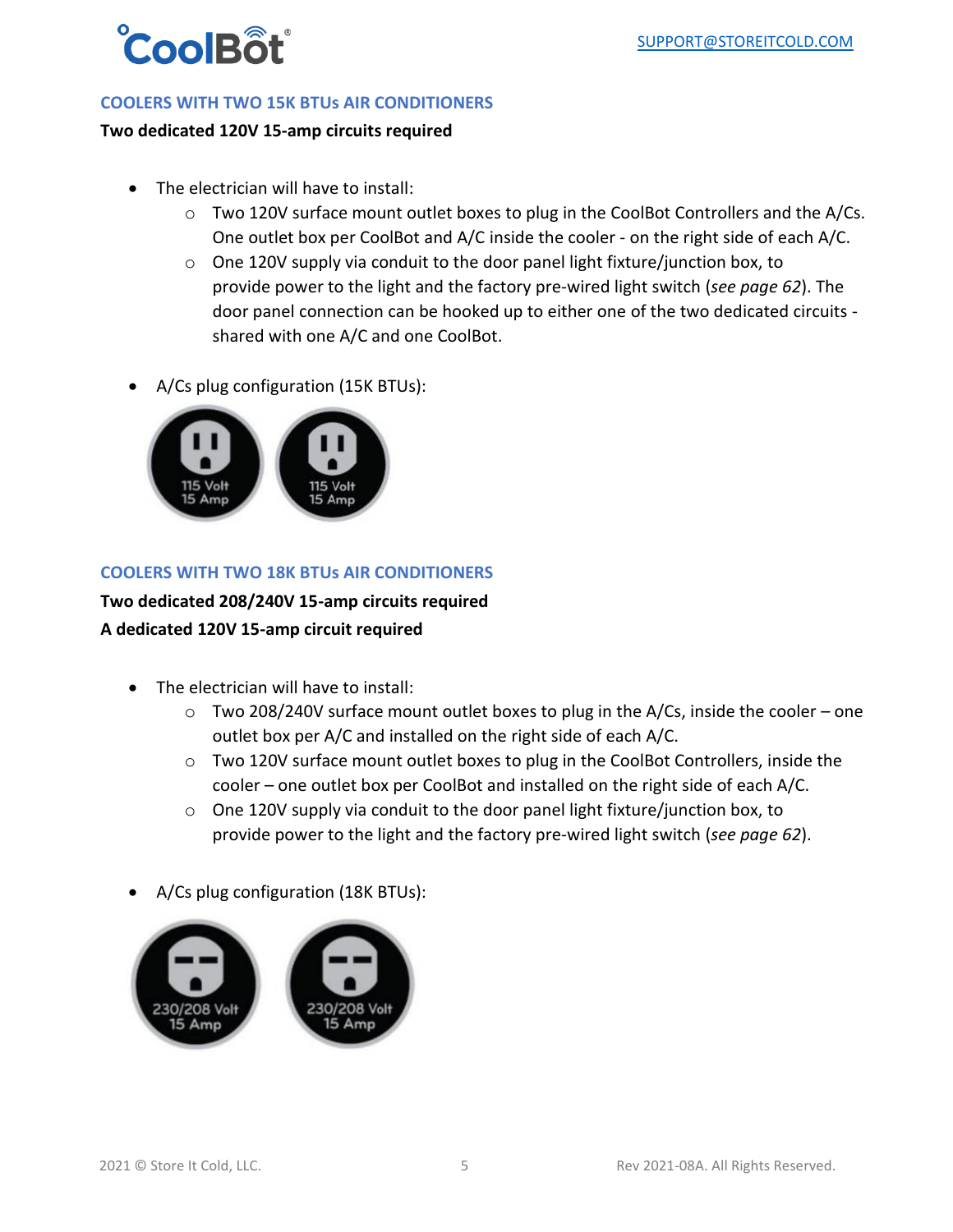

## **COOLERS WITH TWO 24K BTUs AIR CONDITIONERS**

**Two dedicated 208/240V 20-amp circuits required A dedicated 120V 15-amp circuit required**

- The electrician will have to install:
	- $\circ$  Two 208/240V surface mount outlet boxes to plug in the A/Cs, inside the cooler one outlet box per A/C and installed on the right side of each A/C.
	- o Two 120V surface mount outlet boxes to plug in the CoolBot Controllers, inside the cooler – one outlet box per CoolBot and installed on the right side of each A/C.
	- $\circ$  One 120V supply via conduit to the door panel light fixture/junction box, to provide power to the light and the factory pre-wired light switch (*see below*).
- A/Cs plug configuration (24K BTUs):



## **ELECTRICAL WIRING FOR THE DOOR PANEL**

## **ATTENTION ELECTRICIAN!**

**The only connection you have to do at the door panel is at the light fixture**. Bring 120V supply through the ceiling or wall via conduit into the light fixture. Connect inside the junction box to the white, black, and ground cables.

*Wiring Diagram on next page for reference.*

*See pictures on next page on how to access the junction box/light fixture to connect the 120V incoming supply.* 

## **ELECTRICAL WIRING FOR AUXILIARY LIGHTS – 4' LED LIGHTS**

All LED auxiliary lights must be connected via conduit using the red cable connection at the door light fixture/junction box as their hot line. All connections MUST be made by a qualified electrician to ensure compliance with National and Local Electrical Codes.

The sum of all lights installed in the cooler MUST NOT exceed 10 amps total.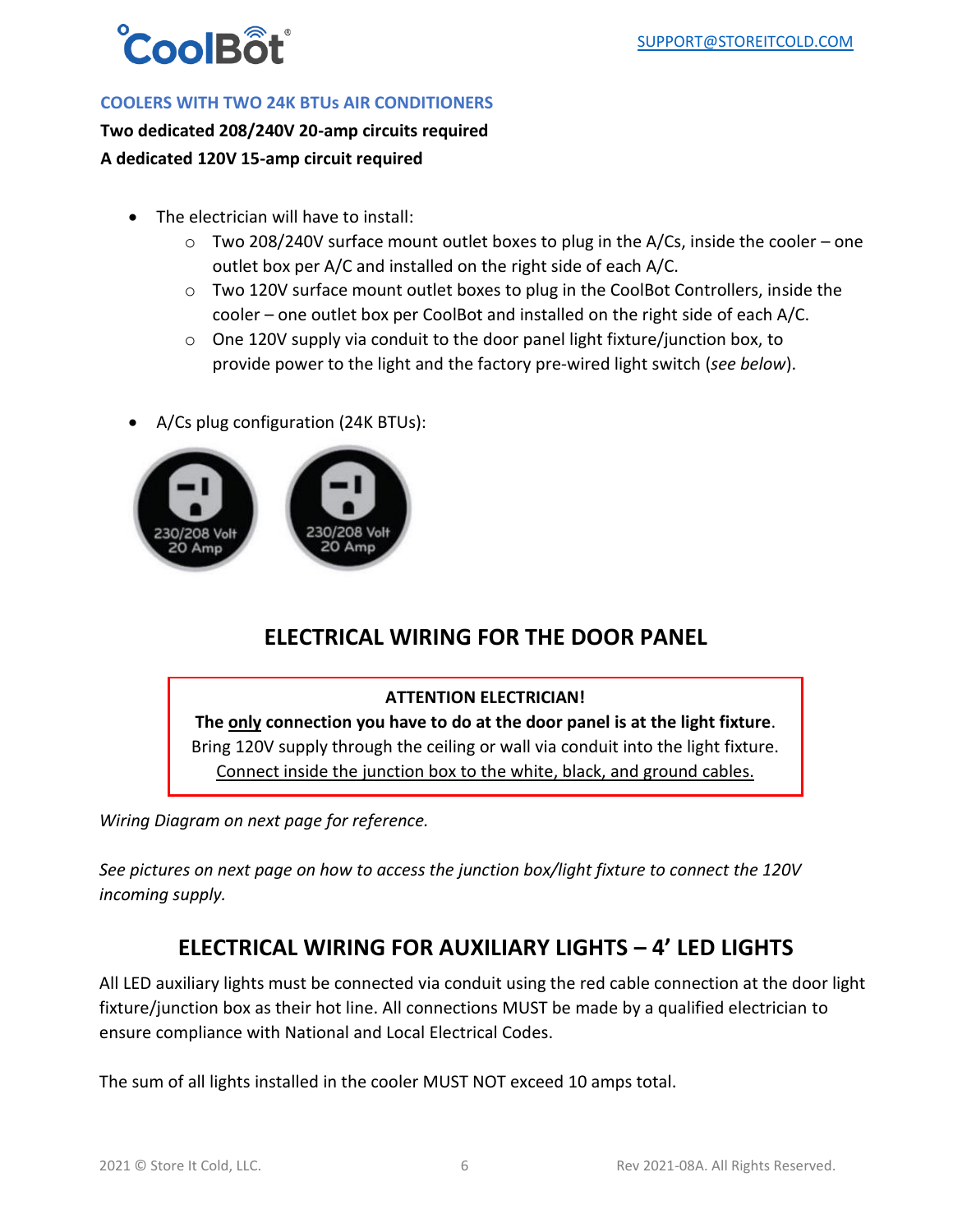# **CoolBot**